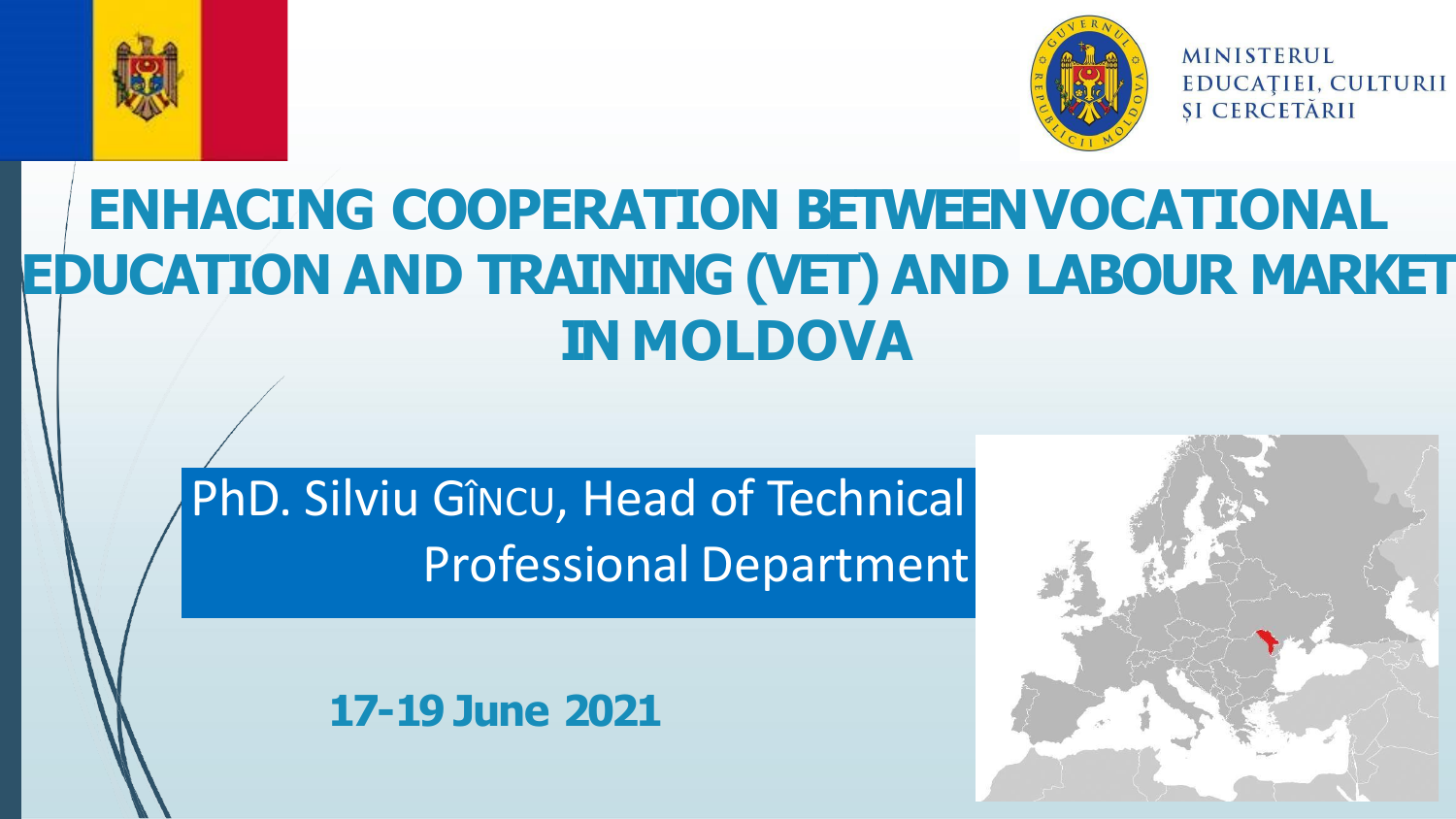## Republic of Moldova. General context. Economic profile



**MINISTERUL** EDUCAȚIEI, CULTURII **SI CERCETĂRII** 

#### Particularities:

- $\blacktriangleright$  Moldova is a small lower-middle-income economy
- **GDP, current US\$ billion: 11.7**
- ■GDP per capita, current US\$: 4,269
- $\blacktriangleright$ GDP declining by 7 percent in 2020 as a result of pandemic crisis
- **Promittances effect: 25-30 % of gross domestic product (GDP)**
- Moldova is a service-focused economy:
	- **Services**: 50 % of the labour force employed, generates 71.4% of GDP;
- **Industry**, 16.6% of the labour force employed, generates around 14% to GDP;
	- Agriculture: 1/3 of the labour force employed, contributes just 14% to GDP.

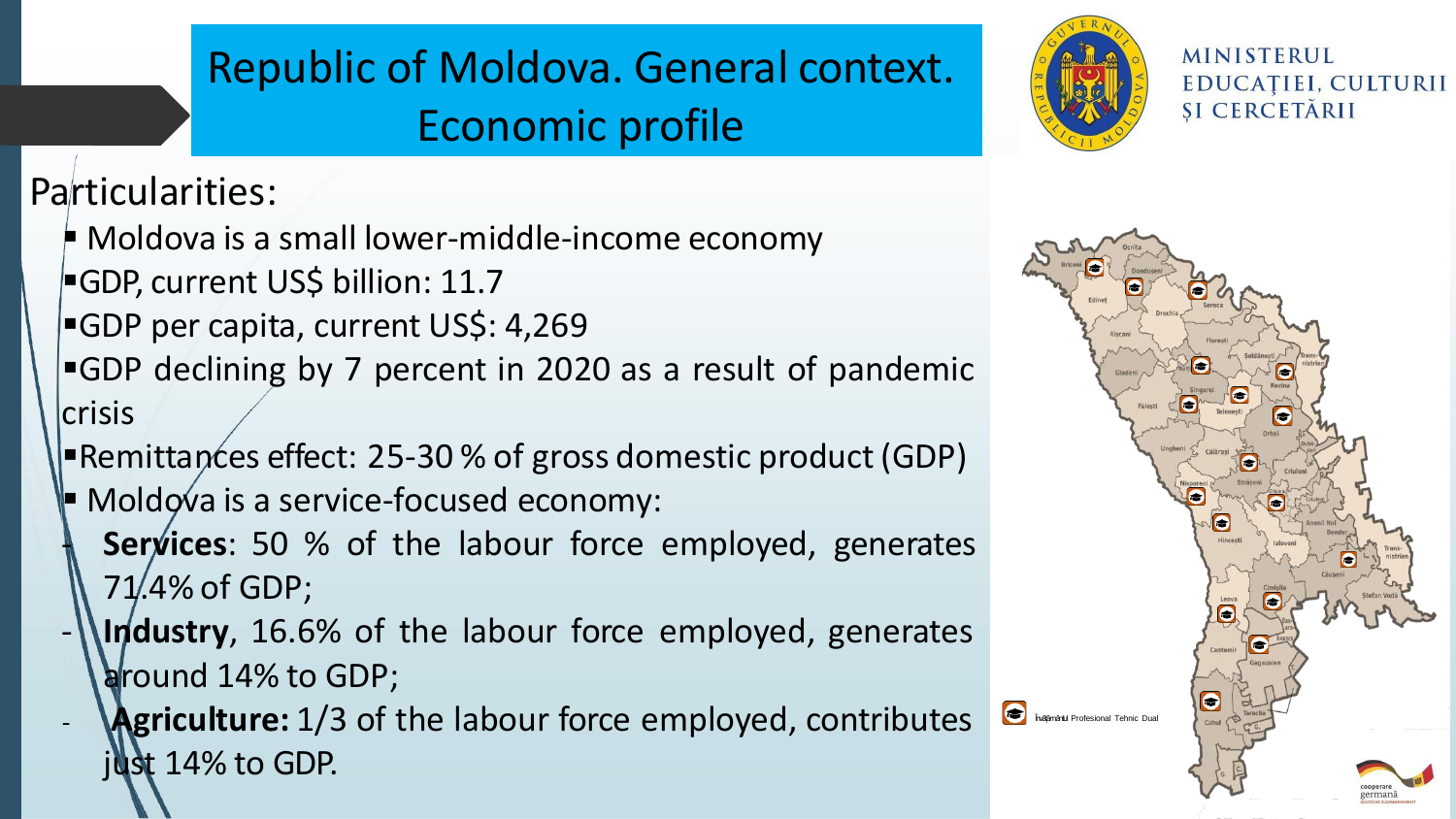## Republic of Moldova. General context. Employment trends



**MINISTERUL** EDUCAȚIEI, CULTURII ȘI CERCETĂRII

Particularities:

- **-The Unemployment Rate: 3,60 %**
- ■The Youth Unemployment Rate in Moldova: 10,20 %
- **ELabour force participation rate: 40,80 %**
- ■Employment rate: 39,30 %
- The rate of youth (age 15-24) not in employment education or training (NEET) is 28.3 for 2018

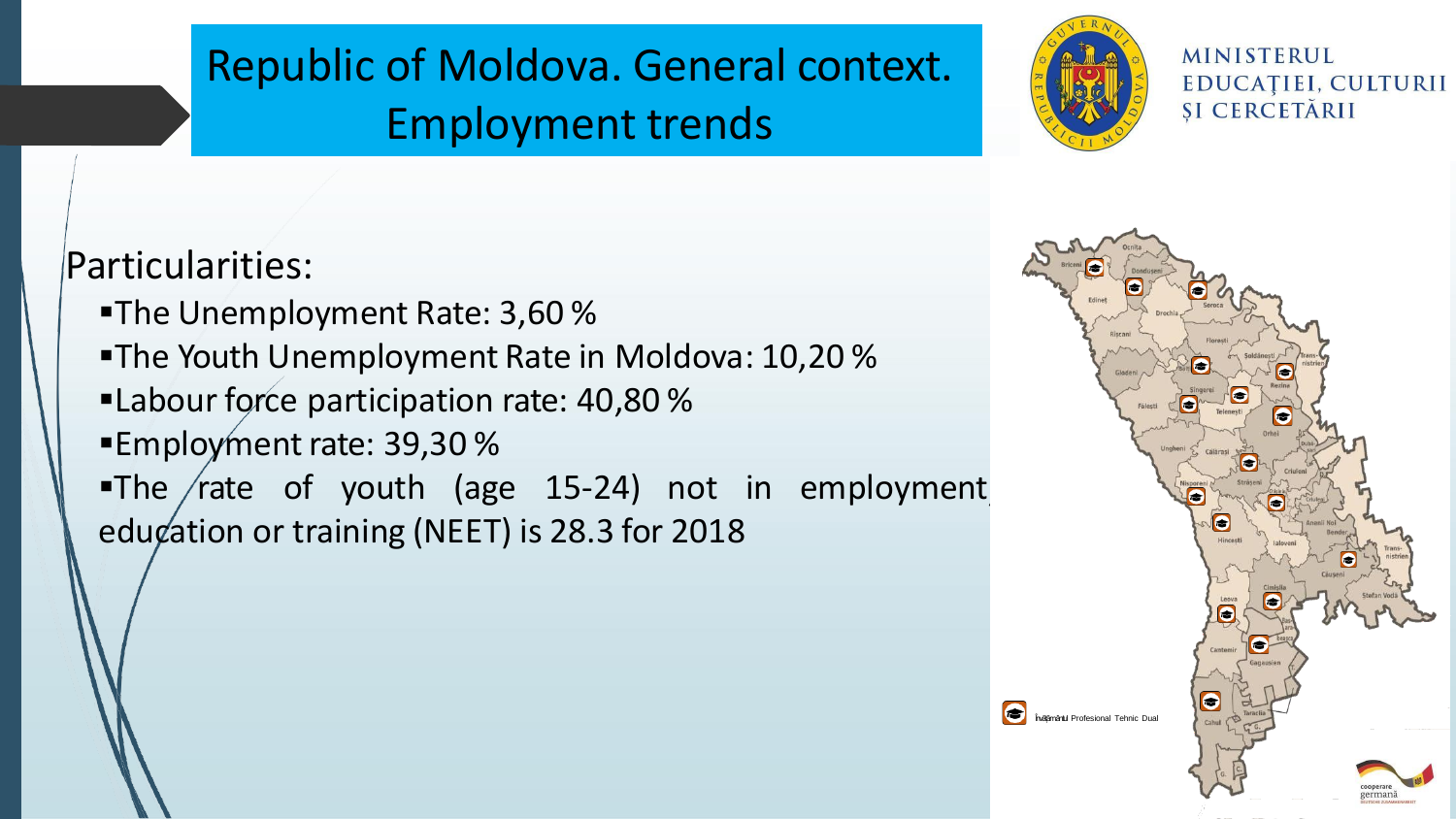## Republic of Moldova. General context. **Demography**



**MINISTERUL** EDUCAȚIEI, CULTURII ȘI CERCETĂRII

Particularities:

▪Moldovan population is around 2.9 million: 973 618 Moldovan citizens – or 25% of the total population – live outside Moldova;

■Life Expectancy at birth, years (2020): 72,3;

■The share of young people (age 15–29) in the active population (2020): 28,8%

 $\eta$  accordance with the demographic forecast (2015–35), the annual decrease in population will fluctuate between 1.1 and 2%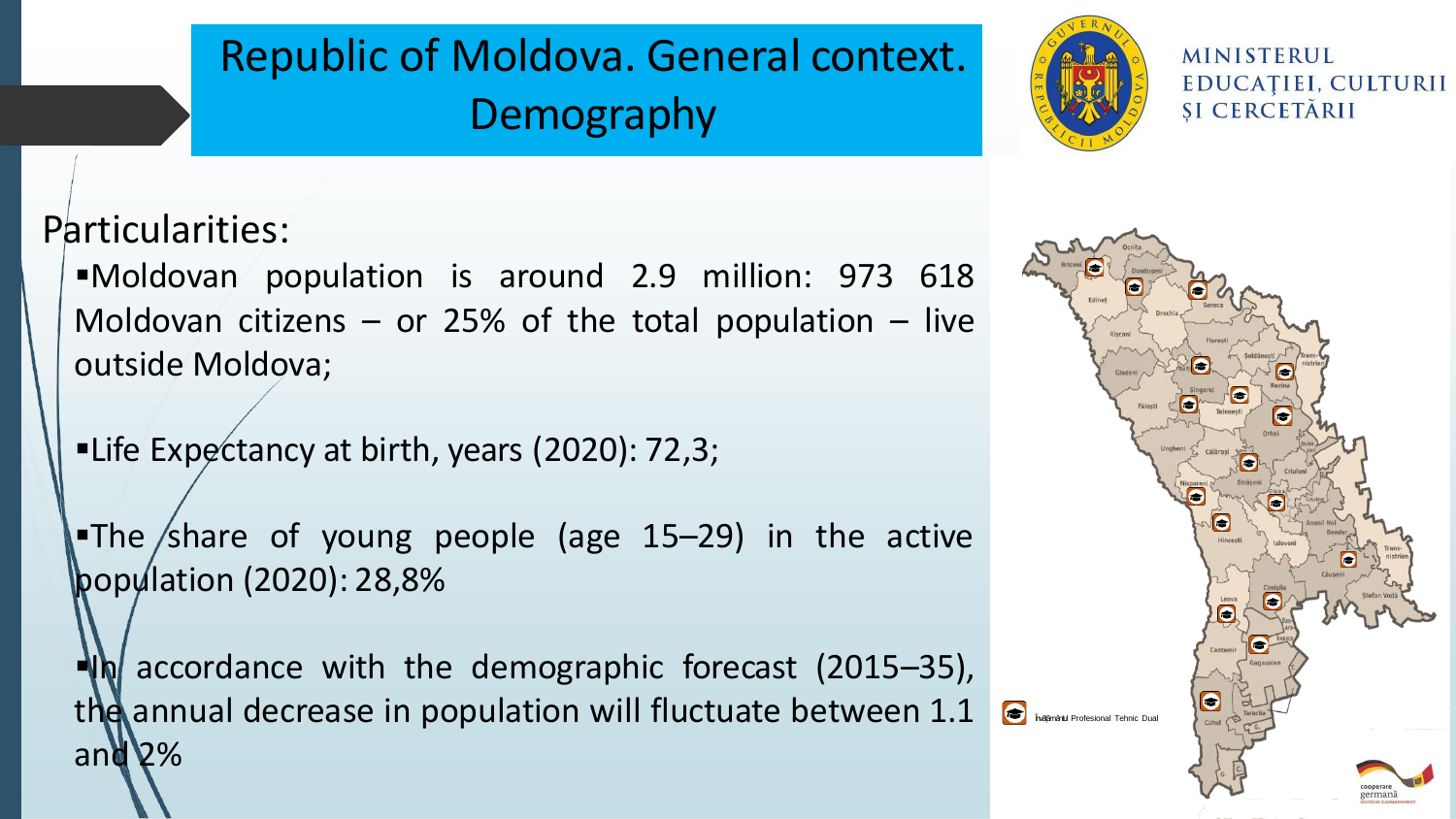

#### The VET system



**MINISTERUL** EDUCAȚIEI, CULTURII SI CERCETĂRII

VET system is reflected in the **Education Code** The Education Strategy 2030 is under development

VET system benefited from support of development partners

#### 3 types of VET institutions:

- 13 Centres of Excellence  $-$  12,5 thousand students
- 36 Colleges 18.4 thousand students
- 42 Professional schools 13.8 thousand students In total VET Training is provide by 3.9 thousand teachers

*The dual VET is defined as an alternative form of organisation of VET, involving simultaneous training in VET institutions, as well as within training companies*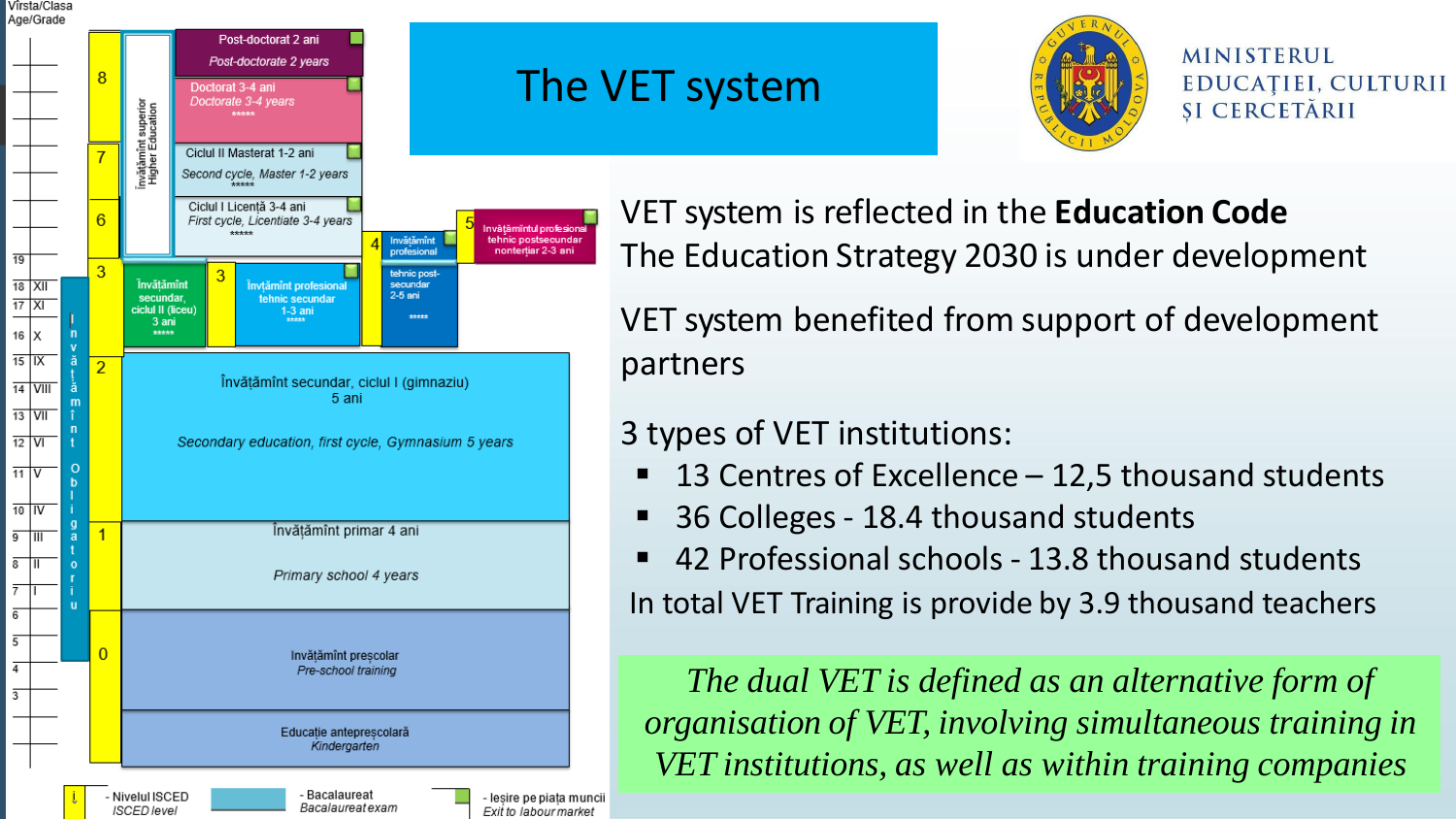## Role of social partners in the development and implementation of VET policies



**MINISTERUL** EDUCAȚIEI, CULTURII ȘI CERCETĂRII

The social dialogue platform for the planning of labour force

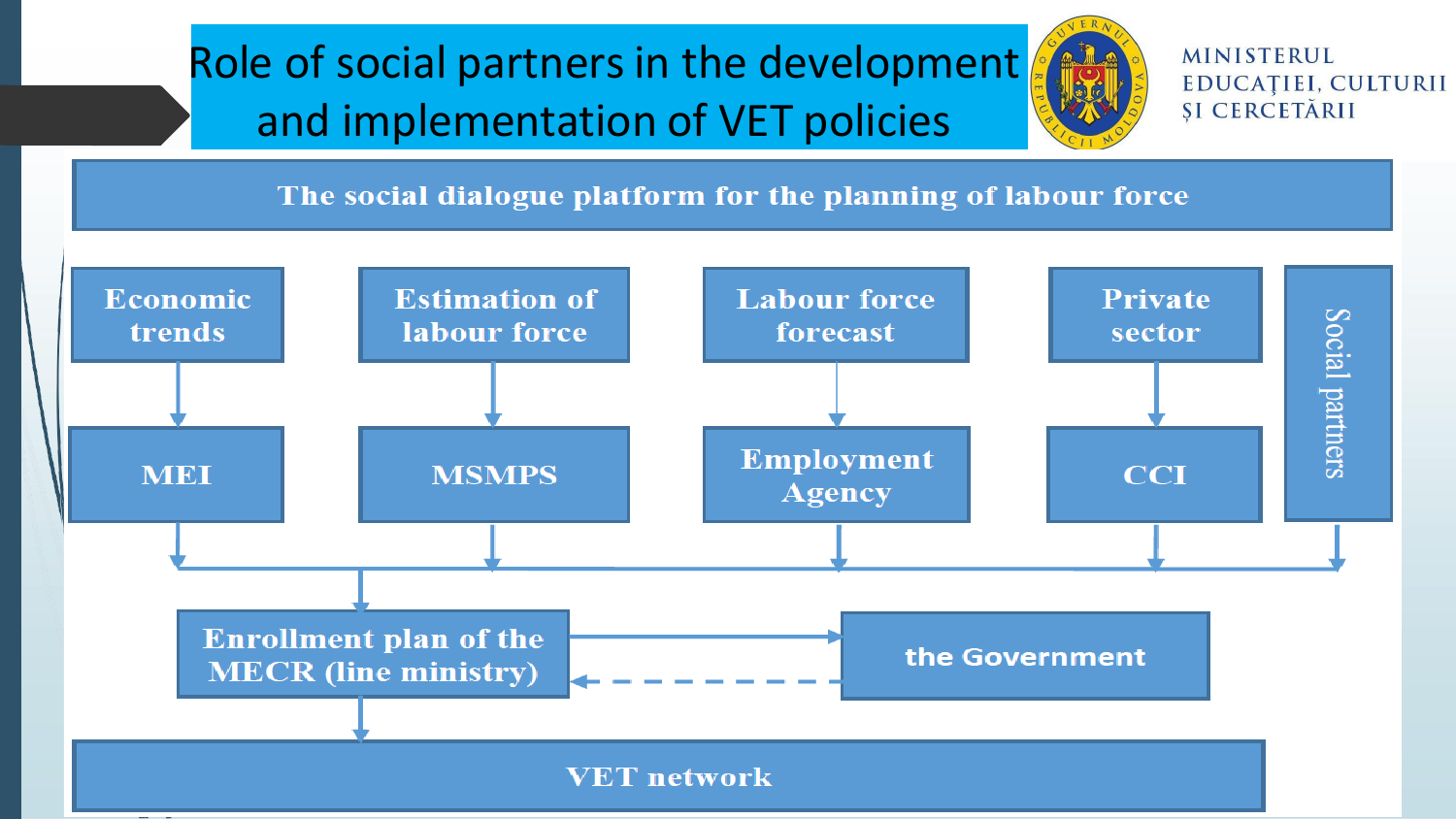

Sectorial Committees - the main actors in the implementation of social dialogue. These entities are responsible for: **(1)** elaboration and development of social partnerships at the level of the branches of the economy in the field of VET and **(2)** elaboration and implementation of an informational and analytical support system for VET.

 $\blacksquare$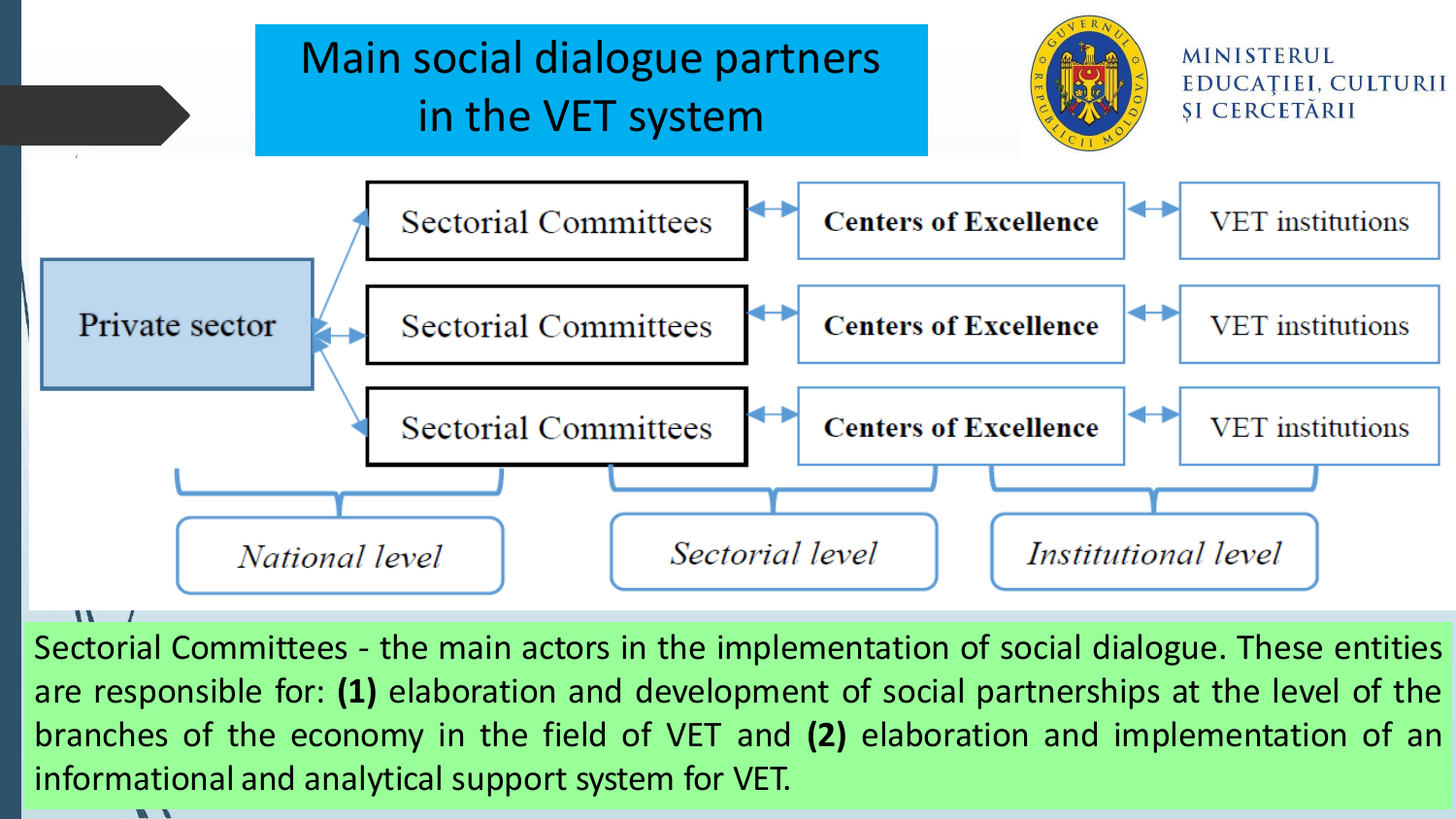## The strengthen of social dialogue in VET system



**MINISTERUL** EDUCAȚIEI, CULTURII SI CERCETĂRII

▪For the academic year 2021-2022, the MECR was receptive to the companies' requirements and included in VET education offer financed by the state several new professions/specialties in Constructions, Mechanics and metalworking, etc.

■The MECR is working in close cooperation with the Chamber of Commerce and Industries from Møldova on Dual VET

■With the Sectorial Committees, the MECR is cooperating on the development of Occupational Standards, approval of professional qualifications and coordination of the curricula's.

The efficient cooperation takes place with the business associations, state and private companies which are interested in VET cooperation.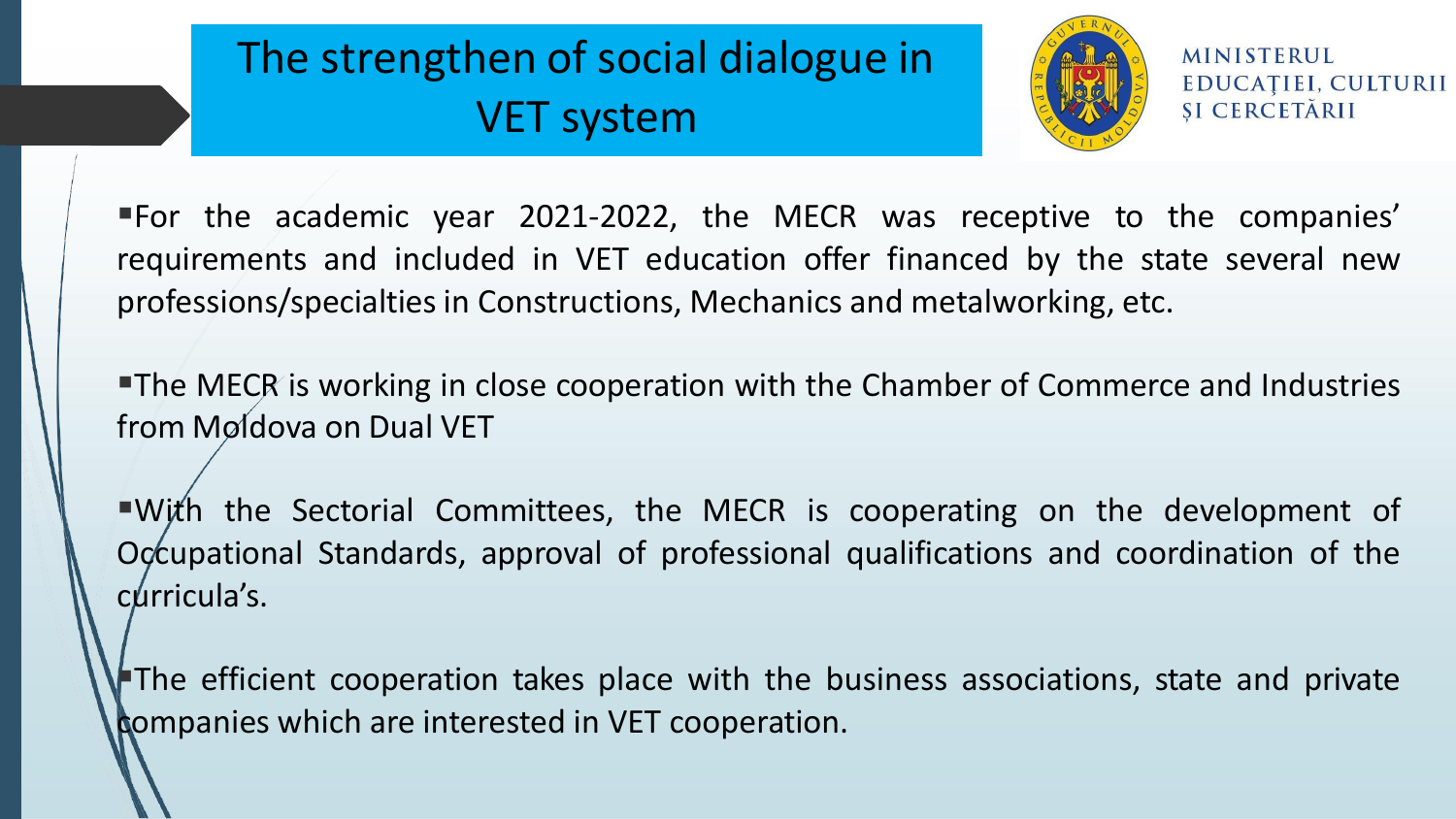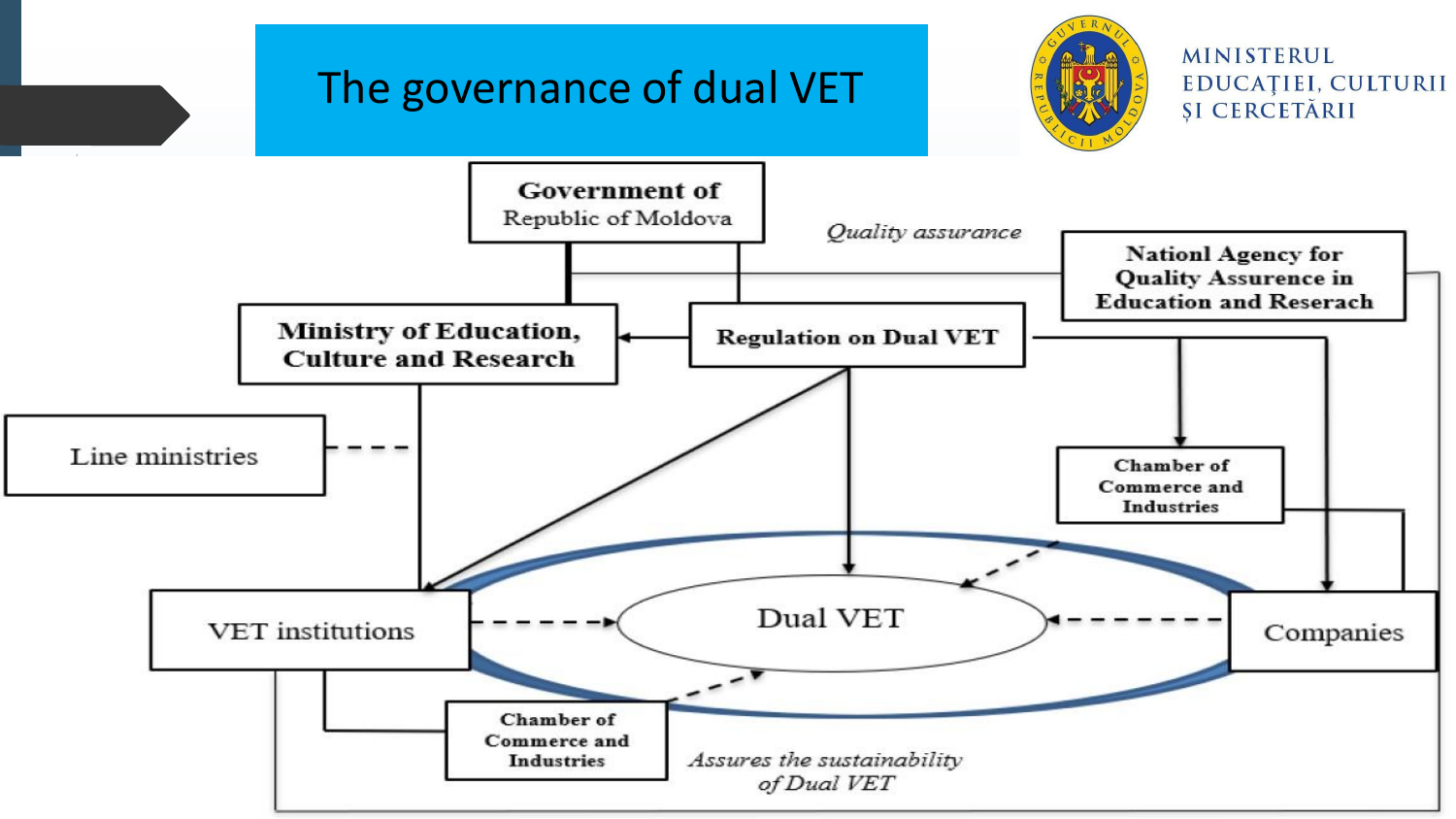### The development of Dual VET system



**MINISTERUL** EDUCAȚIEI, CULTURII SI CERCETĂRII

**The MECR allocated an important number of places for Dual VET (1150) based on the** companies' demands for 2021-2022

**The share of secondary dual education students enrolled in the total number of students** in secondary VET is 11.8 %

▪The dual VET system has extended gradually from 29 students in 2014-2015 to **1228 students in 2020-2021**

|      | Number of partnerships between VET<br>institutions and companies                      | Number of VET<br>$ $ institutions<br><b>Involved in Dual VET</b> | Number of companies<br>Involved in Dual VET |
|------|---------------------------------------------------------------------------------------|------------------------------------------------------------------|---------------------------------------------|
| 2018 | 87 partnerships (69 - level III ISCED,<br>18<br>- level IV-V ISCED);                  | 25 VET institutions                                              | 67 companies (8 in<br>penitentiaries)       |
| 2019 | 107 partnerships (61 - level III ISCED; 46<br>- level IV-V ISCED)                     | 25 VET institutions                                              | 80 companies                                |
| 2020 | 106 partnerships (62 – level $\scriptstyle\rm I\!I$ ISCED; 44<br>- level IV-V ISCED); | 25 VET institutions                                              | 84 companies                                |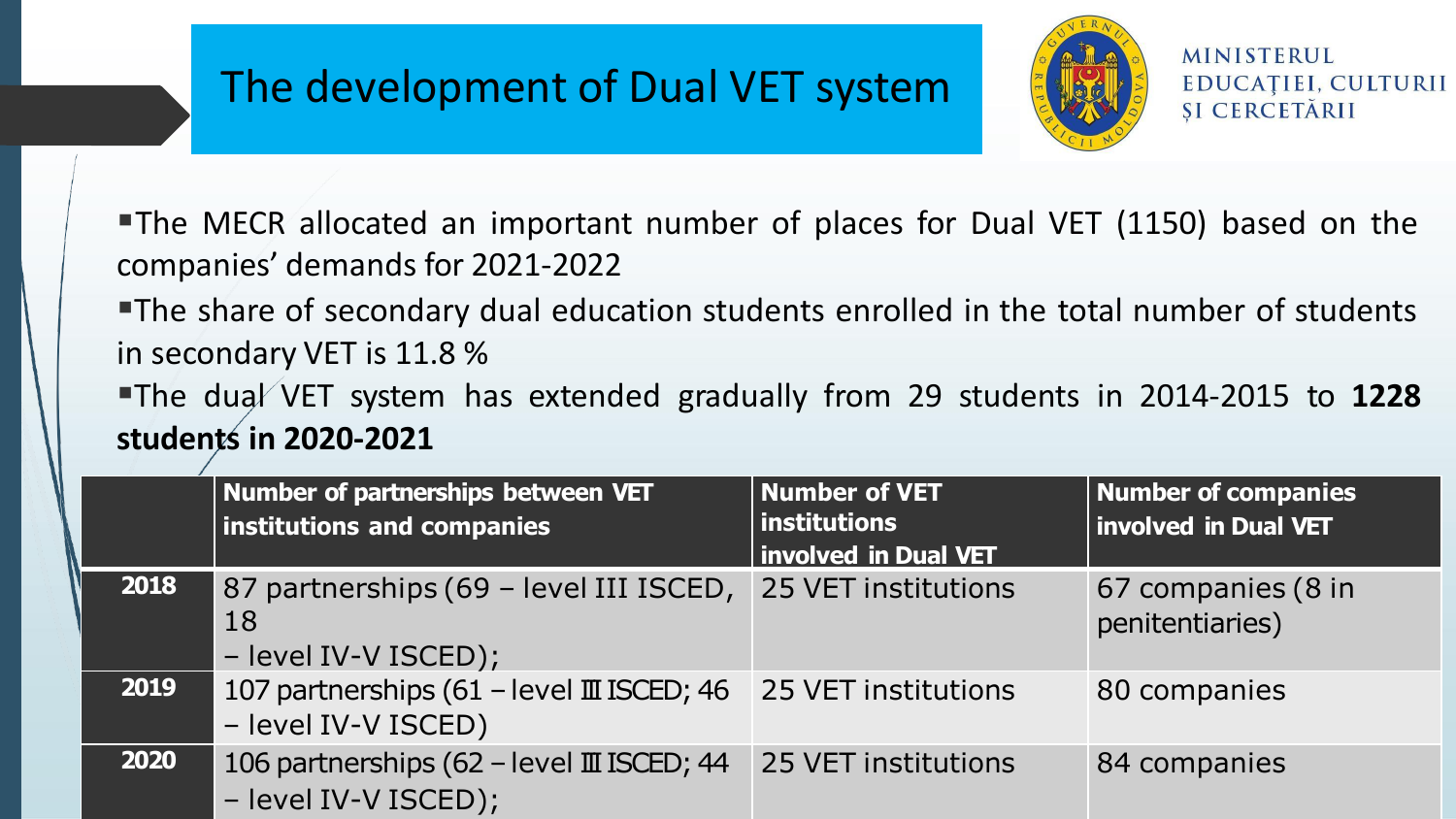## The main elements of dual normative framework



**MINISTERUL** EDUCAȚIEI, CULTURII SI CERCETĂRII

**Sharing** of **responsibilities** between MECR, CCI, ANACEC, and other stakeholders

**Rights** and **obligations** of the training companies and of the VET providers

**Responsibilities** of the in-company **trainers** and **teachers** within VET schools

**Rights** and **obligations** of **apprentices**

System of **remuneration** of the **apprentices**' work within the training company during the practical training through the "apprenticeship salary"

**Template** of **training contract** between apprentices and companies

**Template** of **cooperation agreement** between VET providers and companies, etc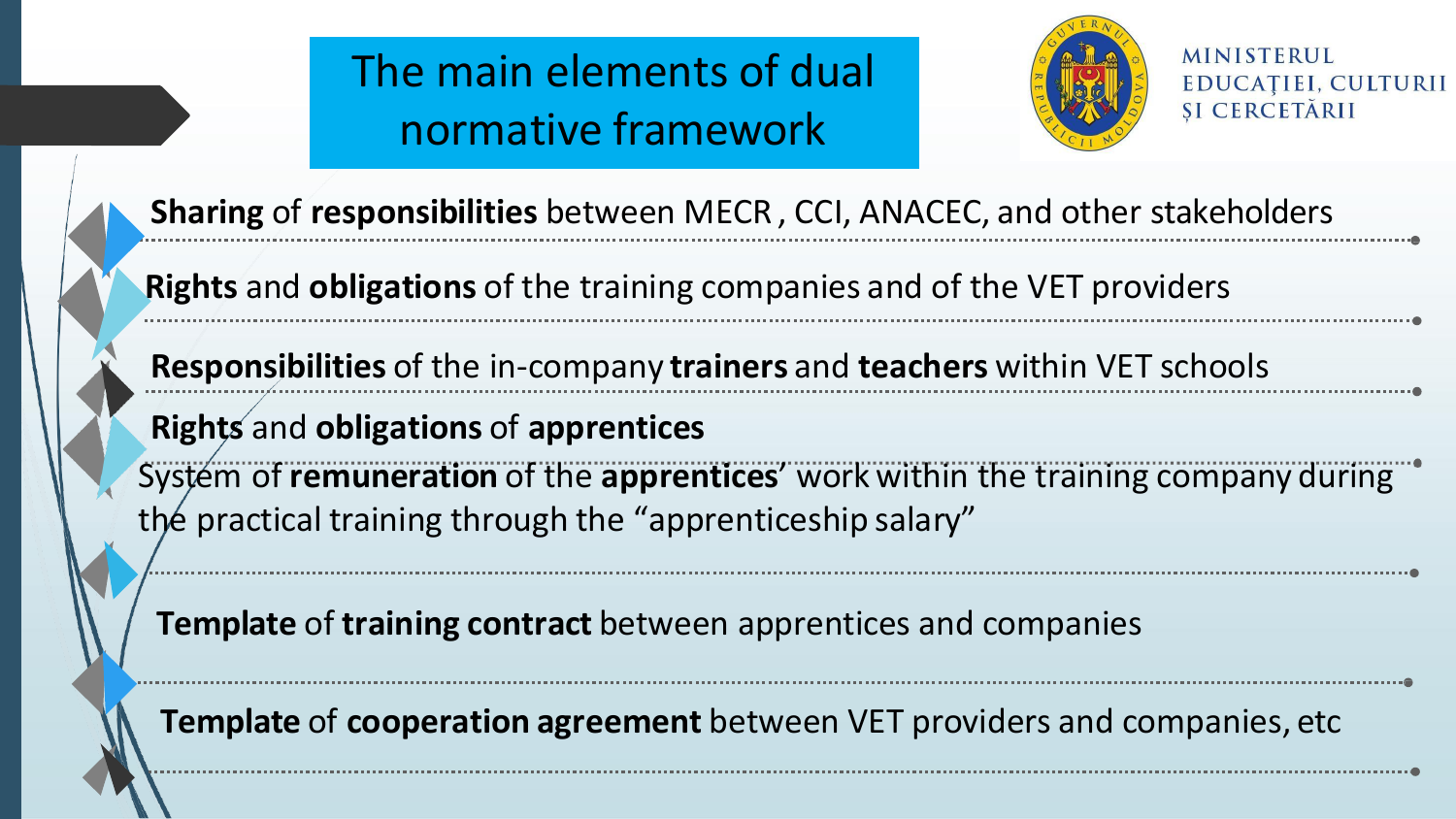### The digitalization policies in VET system



**MINISTERUL** EDUCAȚIEI, CULTURII SI CERCETĂRII

▪**The approval of legal framework for the on-line education:** Framework regulation on organization of technical vocational education during the period when access to institutions is restricted, March 2020

▪**Providing VET students and teachers with ICT equipment** based on the budget resources and external partners support: the MECR allocated for the digitalization of the VET institutions 4 million MDL

▪ **On-line sessions for teachers in VET during the pandemic crisis** ▪**Digital Literacy Program for teaching staff (20 % of teachers from VET system were involved)**

- **The development of digital materials with the external partners support**
- $\blacksquare$  **ITE Essentials for VET system**

▪**The implementation of the Education Management Informational System (EMIS) for VET sector**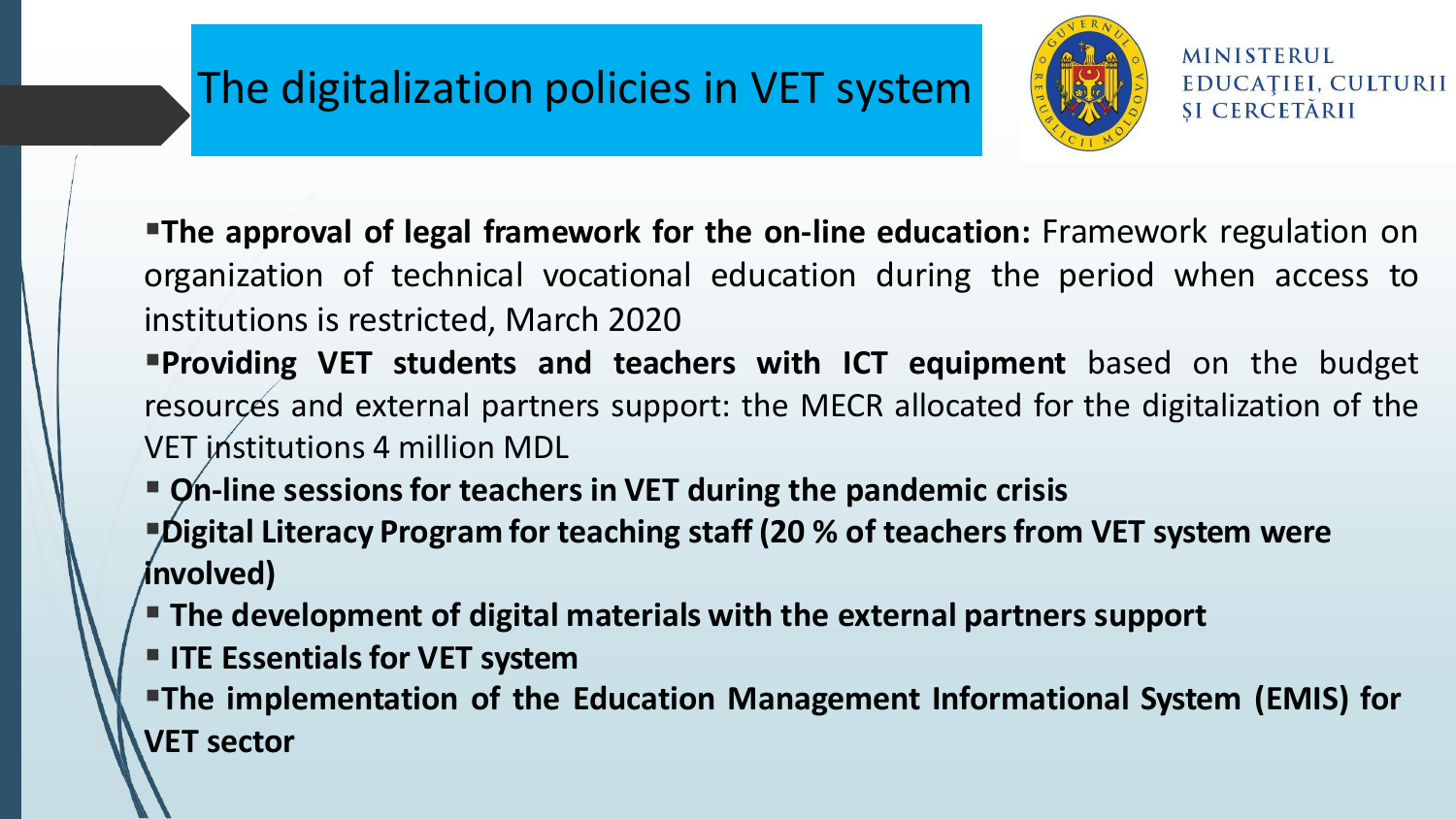### The inclusive education in VET system



**MINISTERUL** EDUCATIEI, CULTURII SI CERCETĂRII

**The methodological support** was provided for the elaboration of the Individualized Educational Plan for students with Special Education Need/disabilities from VET enrolled in the 2020-2021 academic year

▪**Training on the use of educational platforms in online training** of students with Special Education Need/disabilities depending on the health problem and the selected profession/profession

▪**Training of psychologists and support staff** on the provision of psychological support for students with Special Education Need/disabilities from VET institutions in the context of the pandemic situation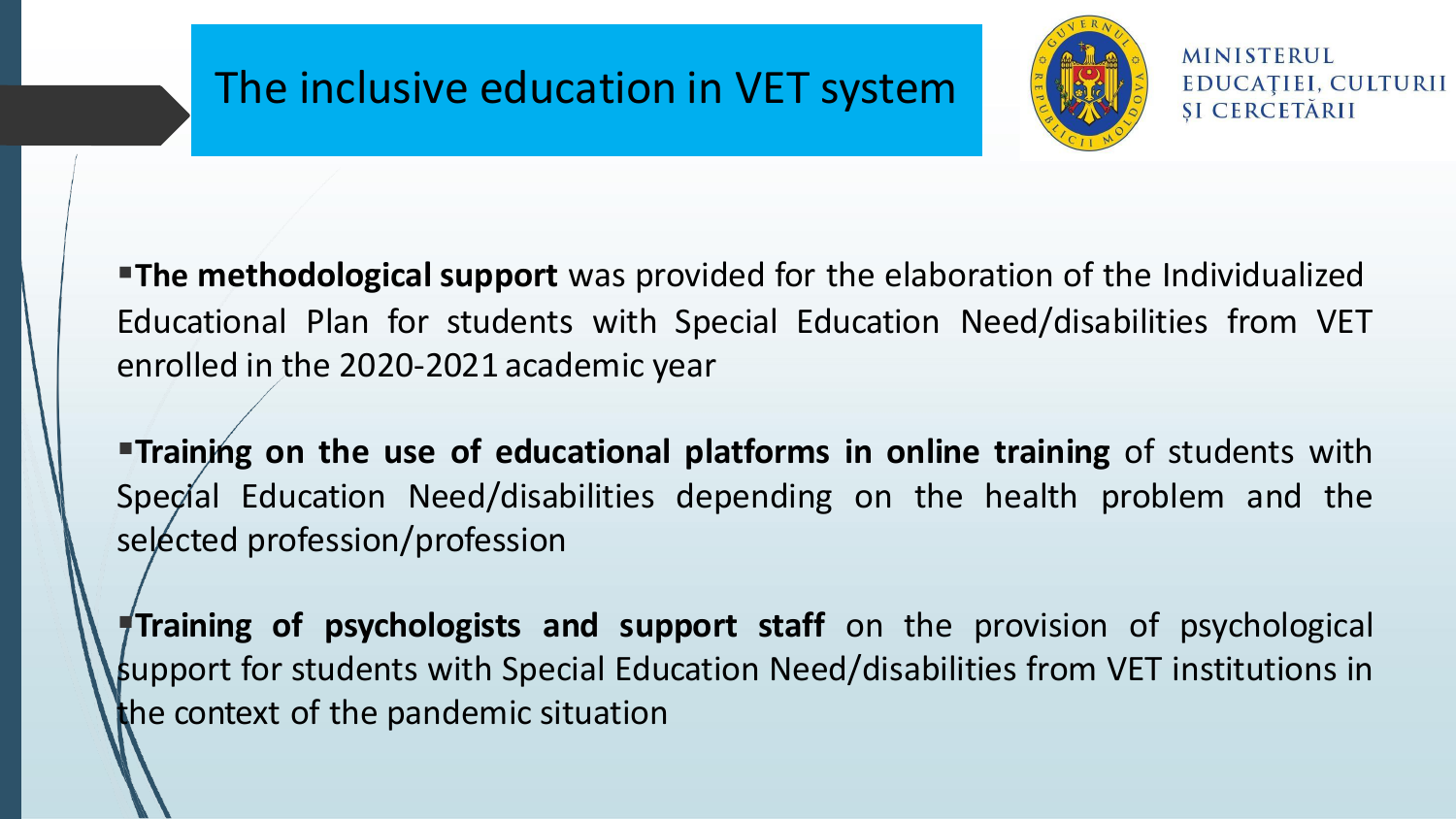#### The priorities for 2021-2022



**MINISTERUL** EDUCATIEI, CULTURII SI CERCETĂRII

▪**Bringing the VET system in line with the requirements of the labour market in order to increase the productivity of the labour force in the country:** promotion and the development of Dual VET; identification and promotion of most demanded jobs on the labour market

▪**Increase of attractiveness and facilitate access of VET system**

▪**Modernizing the VET institutions infrastructure**

▪**The digitalization process of VET system**

▪**The capacity building of the VET institutions, including Centres of Excellence**